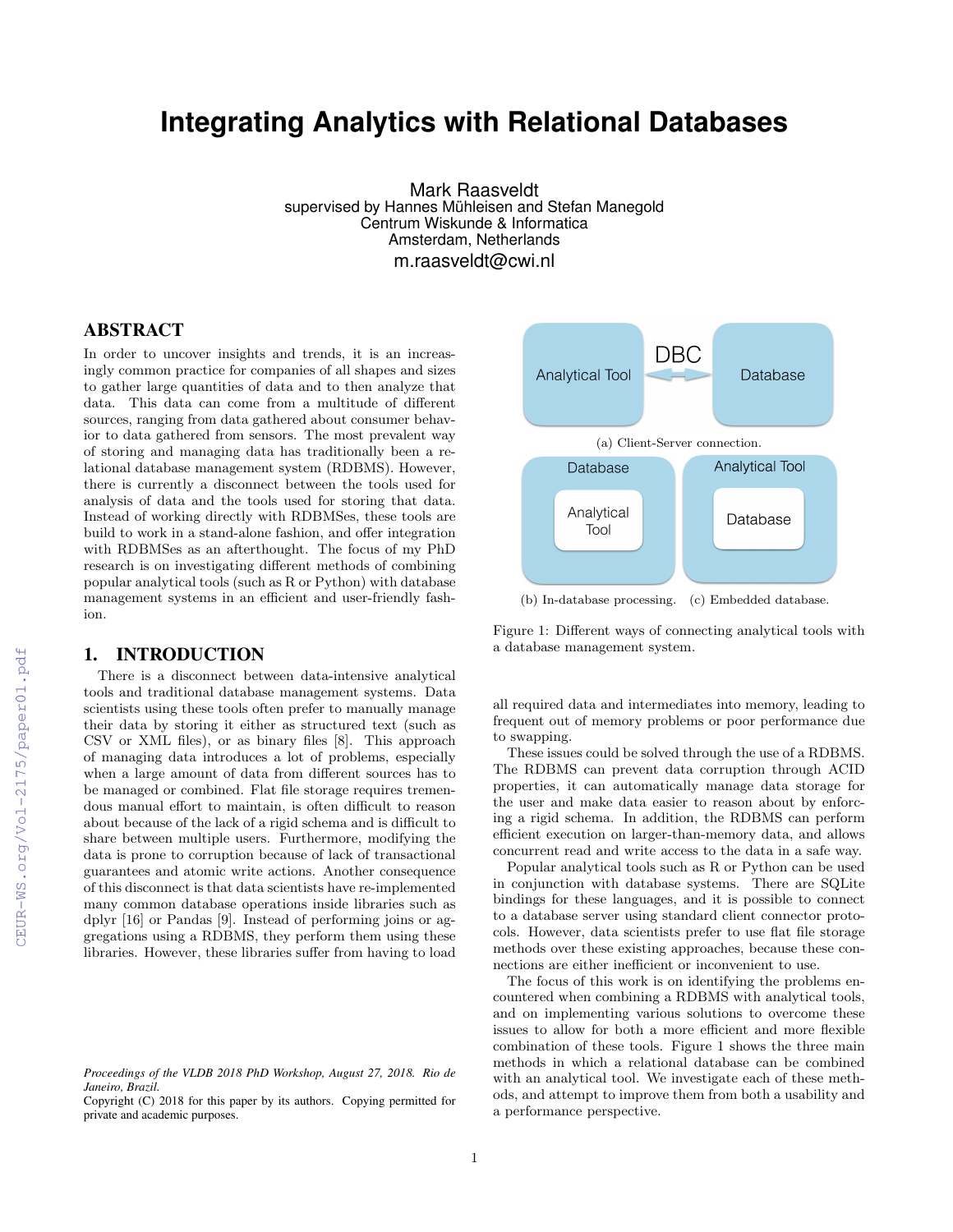

Figure 2: Communication between a client and server.

## 2. CLIENT-SERVER CONNECTION

The standard method of combining a standalone program with a RDBMS is through a client-server connection. This is visualized in Figure 1a. In this way, the database server is completely separate from the analytical tool. It runs as either a separate process on the same machine or on a different machine entirely. The analytical tool can issue queries to the database, after which the server will compute the answer to the query and transfer the results to the client through the socket. This process is shown in Figure 2.

In order to perform analytics on data stored inside the database, the data is exported from the database to the analytical tool over the socket connection, after which that data is processed in the client. The main advantage to this approach is that it is mostly database agnostic, as the standardized ODBC or JDBC connectors can be used to connect to almost every database. In addition, it is relatively easy to integrate into existing pipelines as the loading from flat files can be replaced by loading from a database without having to touch the rest of the pipeline.

However, this approach is problematic when dealing with a large amount of data as is often required in modern analytical pipelines. The time spent on serializing large result sets and transferring them from the server to the client can be a significant bottleneck. In addition, this approach requires the full dataset to fit inside the clients' memory.

In our work [13], we perform a survey of popular RDBMS and note that they are not optimized for the scenario of high-volume data export. They take a significant amount of time to export a relatively small amount of data even when the server and client are located on the same machine or connected through a high-throughput network connection. This is because existing client protocols were designed for the transfer of a small amount of rows in OLTP workloads, and have significant per-tuple and per-value overheads that result in the slow export of large tables.

To remedy this problem, we investigate the different design choices that can be made when designing a result set serialization format, and we propose a new client protocol that is optimized for the transfer of large amounts of data from the server to the client. By using a column-major chunk-wise format that utilizes lightweight compression and a binary format that is close to the native database format, we can export large tables an order of magnitude faster than existing solutions.

However, even with a client protocol optimized for this scenario, there is still a significant amount of time required to push data "over the wire". In addition, as this approach only replaces the loading of data from a flat file storage system with the loading of data from the RDBMS into the client, it still requires the entire dataset and intermediates to fit inside the clients' main memory.

## 3. IN-DATABASE PROCESSING

In order to avoid the cost of exporting the data from the database, the analysis can be performed inside the database server. This method, known as in-database processing, is shown in Figure 1b.

In-database processing can be performed in a databaseagnostic way by rewriting the analysis pipeline in a set of standard-compliant SQL queries. However, most data analysis, data mining and classification operators are difficult and inefficient to express in SQL. The SQL standard describes a number of built-in scalar functions and aggregates, such as AVG and SUM [7]. However, this small number of functions and aggregates is not sufficient to perform complex data analysis tasks [15].

Instead of writing the analysis pipelines in SQL, userdefined functions or user-defined aggregates in procedural languages such as  $C/C++$  can be used to implement classification and machine learning algorithms. This is the approach taken by Hellerstein et al. [4]. However, these functions still require significant rewrites of existing analytical pipelines written in vectorized scripting languages. In addition, writing user-defined functions in these languages require in-depth knowledge of the database internals and the execution model used by the database [3].

In order to make it easier to perform in-database analytics, we introduced MonetDB/Python UDFs [12] in the Open-Source DBMS MonetDB [6]. These user-defined functions can be written in Python, and process code in a vectorized way. The input and output variables of the functions and aggregates can be provided as either standardized NumPy arrays [14] or Pandas DataFrames [9]. In this way, the user-defined functions mimic the execution of regular analytical Python programs and can be written without any knowledge of the database internals. Because of their vectorized nature, the heavy interpreter overhead is not incurred once for every tuple but only once for every invocation of the function. Combined with the use of zero-copy techniques for both the input and output columns these functions can be executed efficiently on large datasets.

SELECT MEDIAN ( SQRT ( i \* 2) ) FROM tbl;

Listing 1: Chain of SQL operators.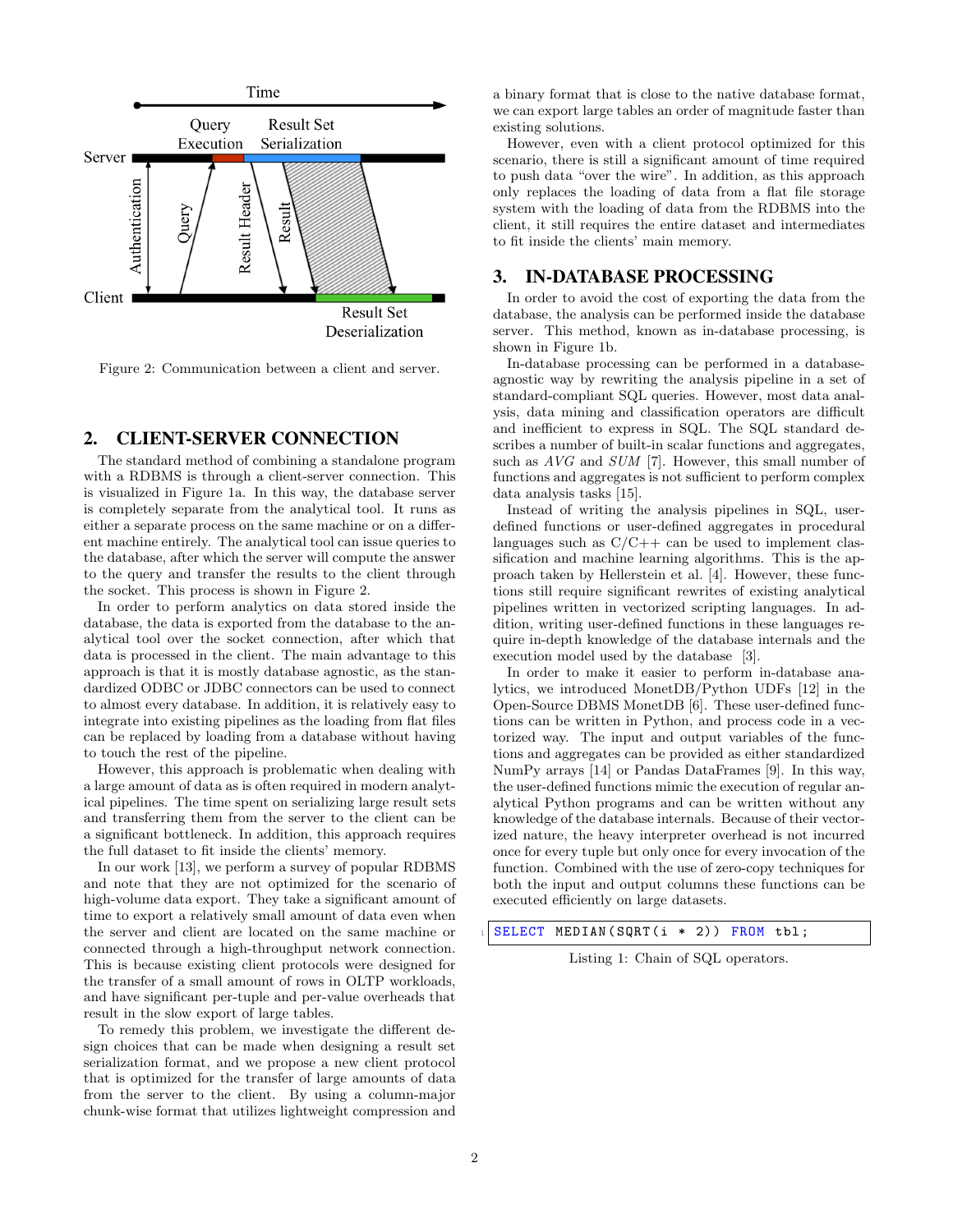

Figure 3: Parallel operator chain of Listing 1.

Parallelism. Another advantage of UDFs is that they can take advantage of the databases' automatic parallelization model. In MonetDB, parallel execution is achieved by marking individual operators as either parallelizable or blocking. When a chain of parallel operators is executed on a column, the column is split up into several chunks and the operator is executed once on each chunk. When a blocking operator is encountered, the chunks are packed into a single column and the blocking operator is executed on that column. This process is visualized in Figure 3.

MonetDB/Python UDFs can be parallelized in the same way. The functions can be set to either allow parallelization, in which case they are executed as a parallelizable operator, or to disallow parallelization, in which case they will operate with the entire column as input. User-defined aggregates are parallelized over the different groups, where the aggregate is called once for each group with the tuples belonging to that group as input. The aggregates computed for each group are then gathered and combined to form the final result.

Development Workflow. A challenge when developing user-defined functions is that, since they are executed inside the database server, standard tools and integrated development environments (IDEs) cannot be used to develop them. As a result, developers cannot use sophisticated debugging techniques (e.g., Interactive Debugging) and have to resort to inefficient debugging strategies to make their code work.

In order to make it easier to develop MonetDB/Python UDFs, we extended the client of MonetDB to allow for local testing of user-defined functions [5]. The required data (or a sample of it) is automatically shipped from the database to the client together with the source code of the UDF. It can then be executed locally and run in either a stand-alone interactive debugger or a full-fledged IDE.

Model Management. Another issue that arises is the management of different machine learning models. Current systems, such as TensorFlow, allow the models to be written to disk as individual files. However, much like handling data as flat files, handling models as flat files is cumbersome and error-prone.

In our work [11], we investigate how we can do model management using a relational database. By storing the models in a relational database, we can store the models alongside their training information or meta-information gathered about the model. This allows us to query and apply the models based on this information, as well as apply multiple models in parallel for ensemble learning.



Figure 4: Transfer of the TPC-H lineitem table from the database to the client process.

#### 4. EMBEDDED DATABASE

Both the previously managed approaches require the user to have a running database server. This requires significant manual effort from the user, as the database server must be installed, tuned and continuously maintained. For small-scale data analysis, the effort spent on maintaining the database server often negates the benefits of using one.

Embedding a database inside the client program, as shown in Figure 1c, is more applicable for these use cases. As the database can be installed and run from within the client program, maintaining and setting up the database is much simpler than with full-fledged database systems.

The most commonly used embedded database is SQLite [2]. However, SQLite is first and foremost designed for transactional workloads. It is a row-store database that uses a volcano-based processing model for query execution. While popular analytical tools such as Python and R do have SQLite bindings, it does not perform well when used for analytical purposes. Even exclusively using SQLite as a storage engine typically does not work out well in these scenarios. Often only select columns of a table are used in analyses, and its row-wise storage layout forces it to always load entire tables. This can lead to very poor performance when dealing with wide data.

To fill this gap, we created MonetDBLite [10], an Open-Source embedded database based on the popular columnar database MonetDB. Much like SQLite, it is an in-process database that can be installed and run directly from within popular analytical tools without any external dependencies. However, unlike SQLite it is designed for analytical workloads, and as such performs significantly better when executing analytical queries that operate on large amounts of data. Because of the columnar layout of the database and zero-copy semantics, data can be copied between the database and the analytical tool for a constant cost, and no large costs need to be paid when extracting only a subset of columns from a wide table.

This efficient data transfer is illustrated in the experiment in Figure 4, where we transfer the lineitem table from the TPC-H benchmark [1] from the database to the client process using MonetDBLite, SQLite, MonetDB and PostgreSQL. We observe that data can be exported from MonetDBLite an order of magnitude faster than over either a